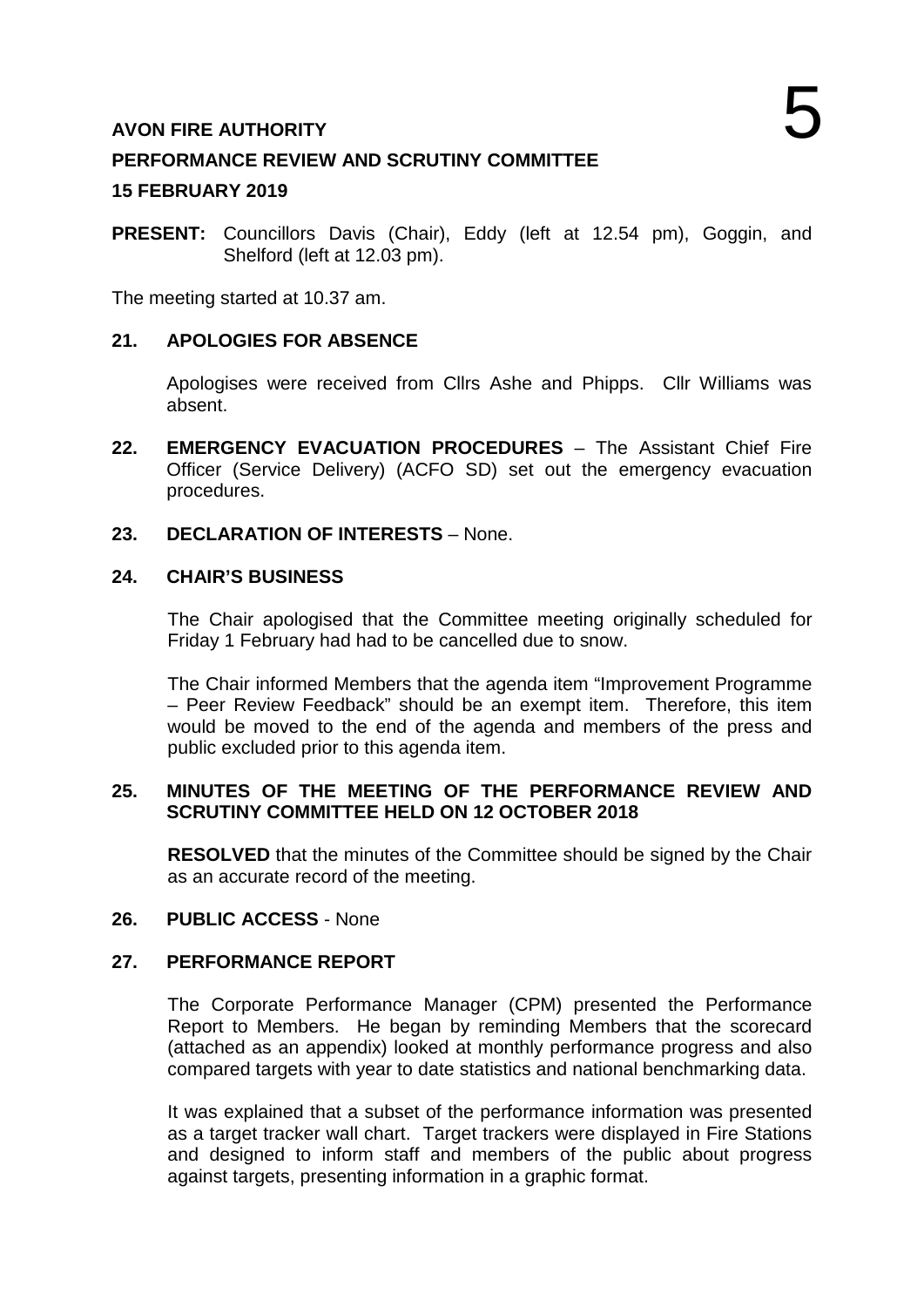The CPM drew Members' attention particularly to the following matters:

- Accidental fires are off target and there had been 2% more fires than last year, statistical analysis had taken place and it was confirmed that the increase was not statistically significant.
- Deliberate secondary fires had increased in number due to the long hot summer in 2018. It was accepted that the Fire Authority had not been as prepared as it should have been for the incidents which took place in the hot weather. An action plan was now in place and would be activated in the event of future hot weather.

Cllr Eddy asked if use was made of long term weather forecasts. In response the CPM stated that unfortunately they were often inaccurate. He added that in the past there had been a Summer Peak Plan and this had now been readopted as a strategy to prevent fires. The ACFO (SD) stated that there was work taking place with the Local Resilience Forum to ensure appropriate action was taken in both wet and dry summer weather.

Cllr Shelford asked for more information about the impact that hot and dry weather had on fire statistics. Information given indicated that when people were enjoying dry weather the population tended to be outside more and this led to fires. It was known that clearing rubbish and cut-grass proactively was a helpful step to prevent fires.

The ACFO (SD) reported that deliberate fires had been mapped to help plan soft and hard mitigation strategies to prevent future fires. An example of soft mitigation would be patrolling particular areas, and an example of hard mitigation would be erecting barriers to reduce access to certain areas.

Cllr Shelford noted that the prevention strategies against malicious fires were difficult to execute and asked for information about the staffing of mitigating activities. In response the ACFO (SD) agreed, stating that the summer period was also a significant leave period for the organisation. The response to each type of risk was continuing to be reviewed with a reconsideration of the correct weight of attack for particular incidents. The ACFO (SD) stated that the response needed to be reconsidered because sometimes a smaller vehicle could be appropriately despatched to an incident (with adequate crew and equipment for the risk) more quickly that a large fire appliance. He stated it may also be more suitable to apply a lighter weight of attack to a vehicle fire compared to a house fire. The ACFO (SD) explained that matters such as these were being considered through the Integrated Risk Management Plan (IRMP).

Cllr Eddy asked if there was any evidence of changes to Local Authority (LA) gritting schedules affecting car accident rates. The ACFO (SD) responded that snow usually led to slower driving speeds and therefore the type of accidents generated were usually prangs which did not involve us, rather than more significant road traffic accidents.

The CPM continued with the report, making the following points: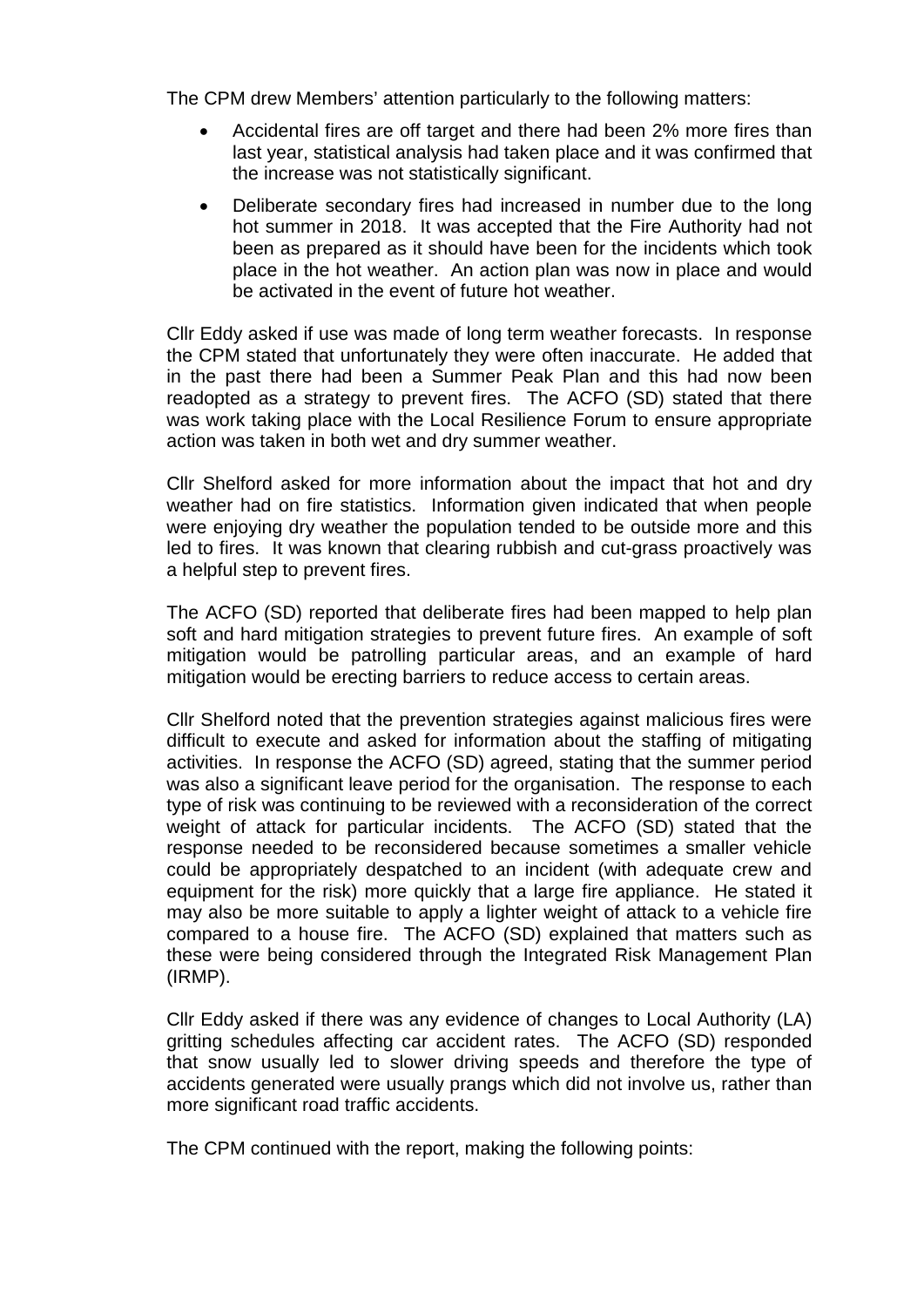- The automatic fire alarms target had been met, and 18 of the 121 malicious false alarms received had been successfully call challenged. Members were reminded that a change of response to fire alarms was being consulted on through the Draft Service Plan.
- All three sickness targets had missed target. Benchmarking indicated that the Fire Authority had the second highest levels of sickness of the 27 Fire and Rescue Authorities (FRAs) which had submitted data.
- The next quarter's benchmarking data was expected to arrive soon.
- The primary sickness problem is longer term sickness. However there had also been a spike in short term sickness in July 2018. In response the Service Leadership Team (SLT) had set up a working group which had agreed an improved reporting process, and established a more consistent approach which was now used when an employee returned to work. This checked the welfare of the individual and made sure that aspects of the sickness period were in order.
- A full paper analysing sickness will be presented to the Committee during the first meeting of the Financial Year.

Cllr Eddy noted that sickness had been extensively discussed by the Committee in previous meetings and said that he was concerned that the Fire Authority compared so poorly to other FRAs. Cllr Eddy asked if the Fire Authority was looking at the best practice adopted by other FRAs to evaluate and potentially change its own ways of working. The CPM confirmed that comparisons with other FRAs had been taking place.

Cllr Shelford stated that he wanted to comment on particular aspects of the management of sickness absence:

- 1) **Leadership**. Cllr Shelford felt there was always a connection between levels of sickness absence and the leadership of an organisation along with other surrounding cultural factors.
- 2) **Physiotherapist and Mental Health Nurse employed by the Fire Authority.** Cllr Shelford asked that a business case should be developed for the Fire Authority to directly employ health care professionals who would be part of the team and able to respond quickly as trusted colleagues to help others keep well. Cllr Shelford had seen this model work well in the Army and commended it to the Fire Authority. He stated that easy access to healthcare specialists had often encouraged Army colleagues to self-refer at an early stage, enabling problems to be nipped in the bud. Cllr Shelford asked if the Fire Authority knew what the cost of the sick leave caused by mental health issues was. The CPM replied that the cost of sickness across the organisation was an average of £150 per day. Cllr Shelford felt that the employment of a mental health nurse should pay for itself. The Assistant Chief Fire Officer (Service Delivery Support) (ACFO SDS) informed Members that a Health and Wellbeing Advisor vacancy was currently being advertised and it was planned that this member of staff would contribute to the fields of health, safety, well-being, mental health and fitness in the organisation. The ACFO (SDS) also stated that the Fire Authority had embraced other programmes to help staff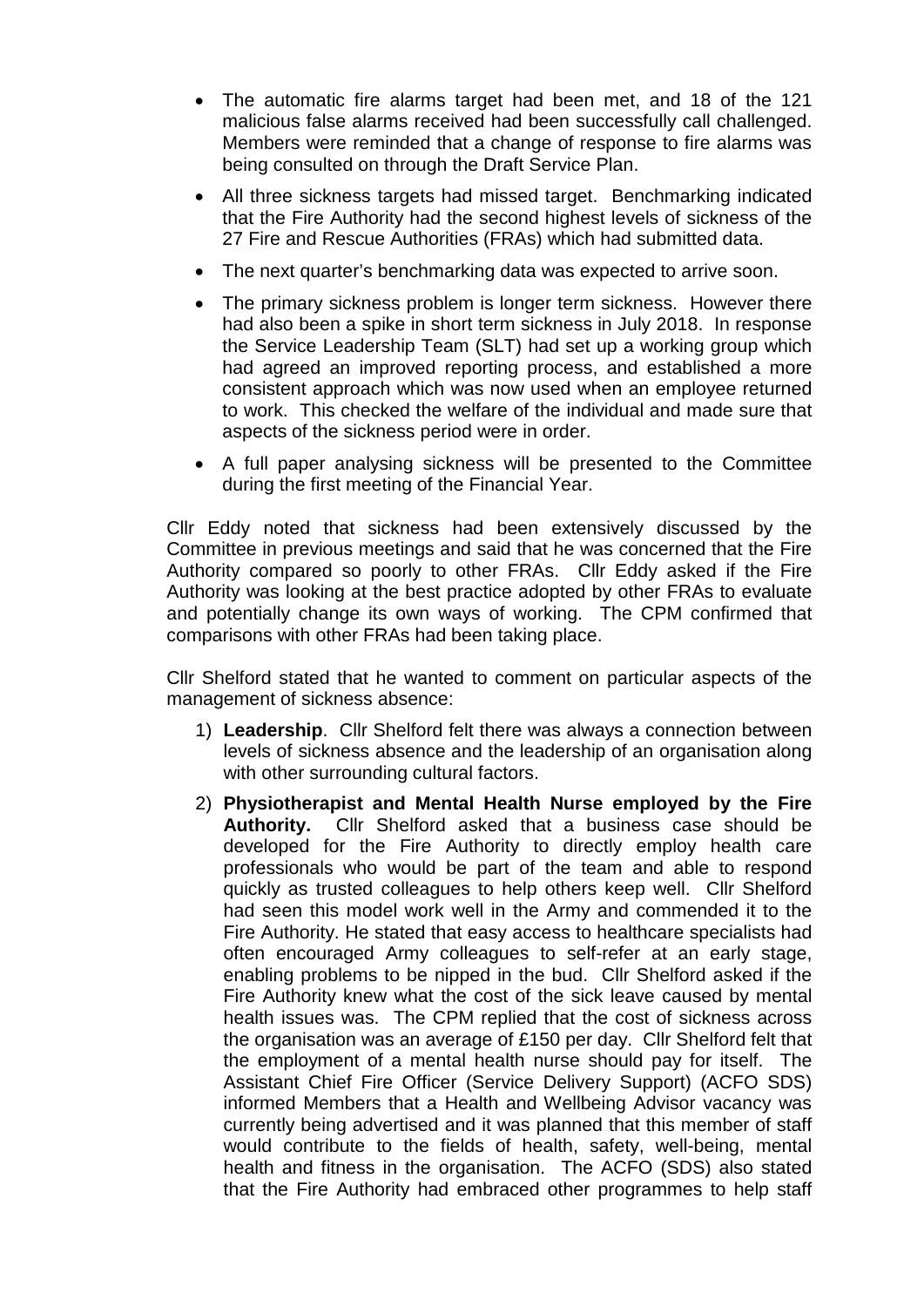maintain mental health, such as Trauma Risk Management (TRiM) and the Blue Light Programme with many champions trained and active within the organisation.

Cllr Shelford said he was pleased to learn of the advertisement for a Health and Wellbeing advisor, and asked what progress had been made with the employment of a physiotherapist. The ACFO (SDS) said that a Fitness Advisor was employed who assisted employees with physical injuries. Cllr Shelford asked that a business case for a physiotherapist on the full time staff was presented to the Committee.

The Chair noted that the Fitness Advisor had delivered helpful interventions within the Fire Authority to prevent injuries and stated that it was very important to deliver prompt attention to those with musculoskeletal injuries. The Chair agreed that a business case for a physiotherapist would be helpful as he felt attention in the first 24 hours after the injury was vital.

Further, the Chair said that he was disturbed to see the long term sickness statistics. He noted that two-thirds of the sickness related to long term sickness and one-third to short term sickness. He felt that some long term sickness was unavoidable (such as where an employee was receiving treatment for cancer), however he was very concerned about stress-related sickness levels. In response, the ACFO (SD) said that the Service Leadership Board (SLB) was aware of the long term sickness absence issues and knew that they were predominantly due to musculoskeletal and mental health issues.

The ACFO (SD) reported that the Fitness Project Team was working on a tool box of solutions which could reduce sickness absence. Elements of the support available to staff included:

- advice available in-house.
- services available from the Firefighters Charity including access to a recuperation centre in Devon where physiotherapy and mental health support could be delivered onsite.
- reasonable adjustment panels which met to help staff return to work as quickly as possible, if necessary into different roles on a temporary basis.

The ACFO (SD) agreed to provide a business case for a physiotherapist and stated that staff invariably wanted to return to work as soon as possible. He said that the Fire Authority acknowledged the need to work with those staff to help get them back to work.

The ACFO (SDS) informed Members that two temporary posts had been created to get Firefighters back to work in other roles. These roles meant that the Fire Authority benefitted from the many years of firefighting experience accrued by the individuals. Members were informed that the Fire Authority was constantly looking for opportunities like these to simultaneously use the skills of staff and benefit the individuals who were able to return to work.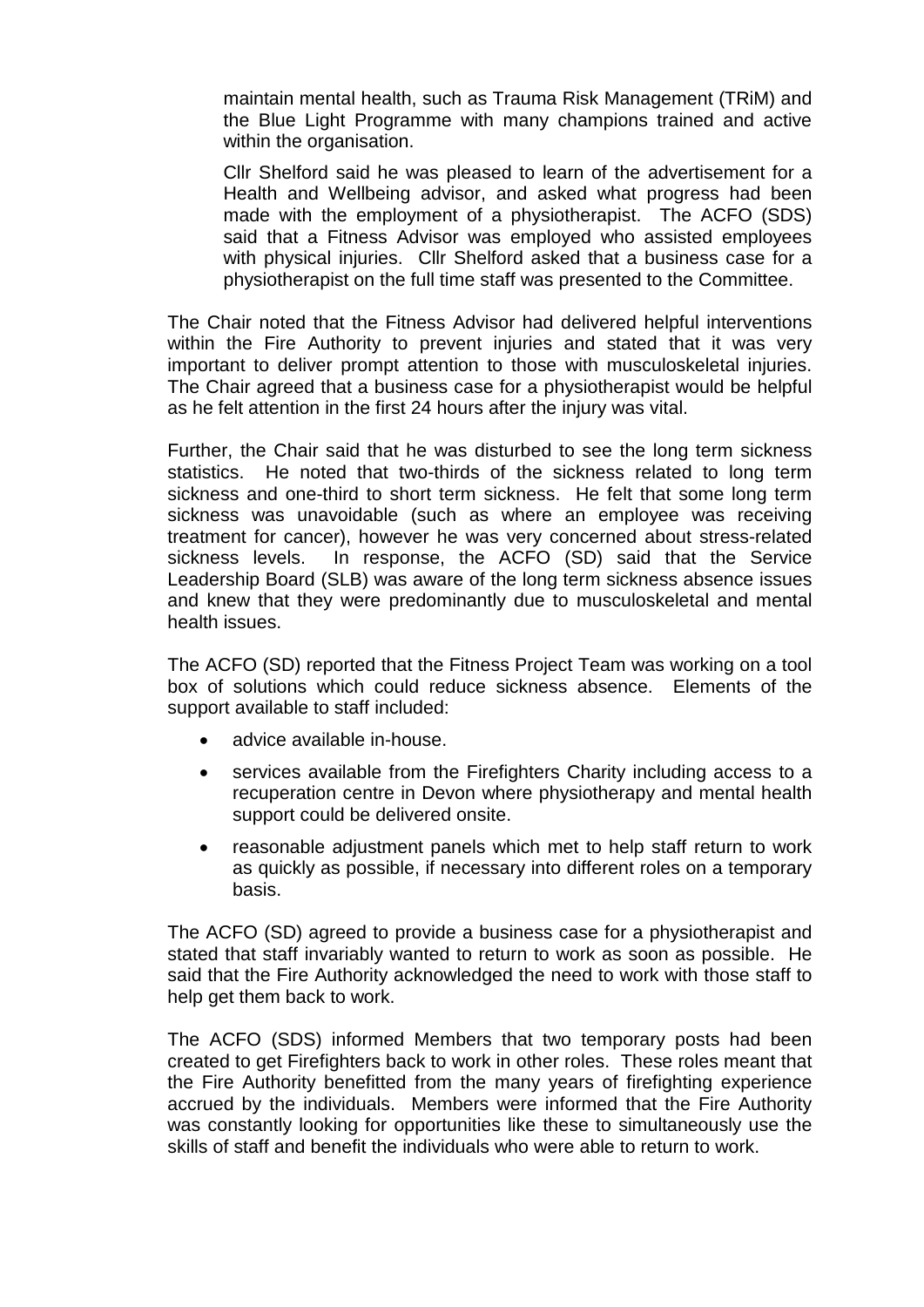Cllr Shelford asked for more information about the causes of long term sickness. The ACFO (SDS) said that this information would be forthcoming in the Health and Safety report later on the Committee's agenda and also in a future report. The ACFO (SD) added that the full breakdown of sickness gave added perspective. For example, it was possible to see if a particular watch had a worse sickness rate than another watch in the same location.

The Chair stated that the scorecard with the graphical information was invaluable. He noted that although sickness rates were not good, other indicators had improved. The CPM agreed that this was the case and informed Members that the December sickness statistics were better. The CPM added that the Fire Authority needed to change its actions around sick leave, acknowledging that other FRAs were doing better.

The Chair was concerned to note that staff appraisal rates were not good, with just 86% of staff having received an appraisal. The CPM reported that this had recently increased to 89% and that information about appraisals was in place so that senior officers were able to identify which staff had received appraisals and which had not. Individual managers who had appraisals outstanding would be targeted. The CPM reported that there was a technical issue with the Human Resources system which made it difficult for a manager to take on the appraisal process from a previous manager part way through the recording process (without duplicating a lot of inputting). This problem was being addressed. The ACFO (SD) informed Members that an update on appraisal rates was regularly received by SLB.

Cllr Shelford asked for more information about the energy consumption of the Fire Authority over the winter period, he said it would be useful to know how the winter spike compared to other FRAs. The CPM replied that the energy usage in December 2018 had been less than energy usage in December 2017. Members were informed that there was now instant recording of water meter readings which meant that more accurate and timely information was available to the Fire Authority.

**RESOLVED** to note the report.

### **28. IMPROVEMENT PROGRAMME – RECOMMENDATIONS FROM THE IMPROVEMENT WORKING GROUP**

The Area Manager (Internal Improvement Team) (AM) presented the report to Members, making the following points as an introduction:

- The Improvement Programme was established to respond to the 62 point action plan presented to the Fire Authority in Dr Baker's report.
- The Internal Improvement Team was overseeing the Fire Authority's change response, supported by a three tier approach:
	- 1) Improvement Working Group (IWG) a working group of the Committee open to all Members. Members were also invited to monitor and comment upon all the information assembled on Basecamp which gave further detail about the improvement journey of the various aspects of the action plan.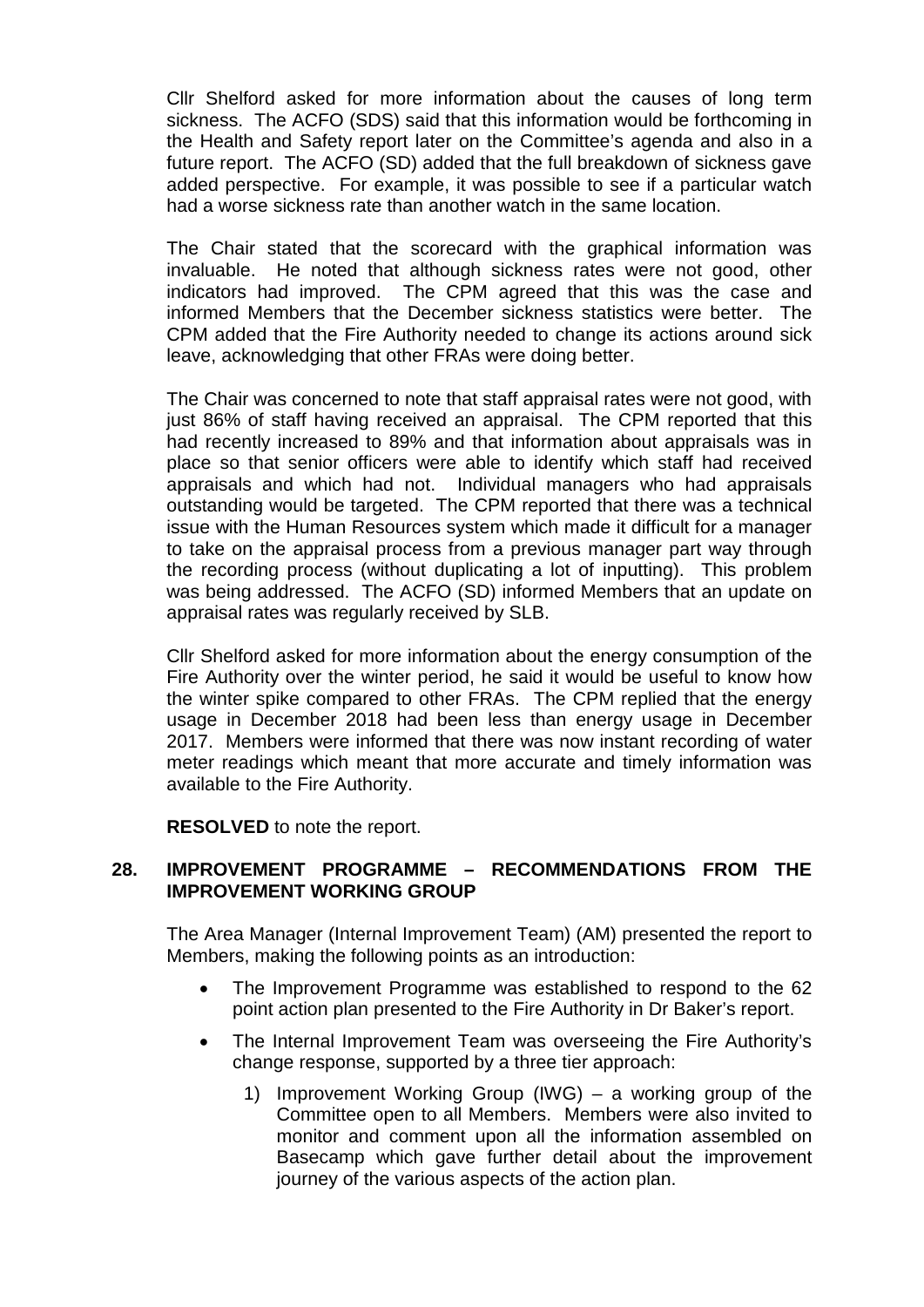- 2) Performance Review and Scrutiny Committee the Committee provided the first formal committee stage, scrutinising evidence submitted for each of the action points before recommending sign off by the full Fire Authority.
- 3) Full Fire Authority meetings the Fire Authority further scrutinises each action point and its evidence before signing off the action point.
- All evidence assembled to indicate the progress made on each action point is placed on Basecamp and Members are encouraged to access and scrutinise this information, passing comments as they see fit.

The AM informed Members that, at the last meeting of the IWG, a sixth tranche of scrutiny had been considered. Evidence for 15 recommendations had been examined. The IWG was satisfied with the evidence and recommended that these recommendations be signed off. In addition, 8 other work packages were reviewed and the IWG had been satisfied with the evidence received. The AM presented the Recommendations and Work Packages to the Committee.

**6 Recommendation:** *More regular budget update meetings regarding budget and capacity. It is standard practice to bring quarterly budget monitoring reports to the General Purposes Committee.*

The Finance Manager had confirmed that Budget Reports go to each General Purposes Committee in line with the Fire Authority's Schedule of Meetings for the Municipal Year and that delegation of authority was set out in the General Purposes Committee's Terms of Reference as approved in July 2016. In addition, a request to other Services via the NFCC Fire Finance Network to establish best / common practice within the sector had been sent, with responses received from 9 FRAs indicating that budget reports were submitted on a quarterly basis.

**7 Recommendation:** *CFO / CE will have Performance Development Review (PDR) carried out by the Employment Committee Panel (ECP) annually and with six month reviews.*

Cllr Eddy asked for more information about the schedule for the performance reviews of the CFO. The Clerk replied that the CFO's first reviewed period of work will cover the first 18 months of work from his substantive appointment with the Fire Authority with a review in June 2019. After the initial period the CFO would move on to an annual cycle with a mid-year review.

Cllr Davis stated that it was useful to have six monthly updates between annual appraisals.

**12 Recommendation:** *Inductions and Members' training days have been introduced but Members will be required to attend.*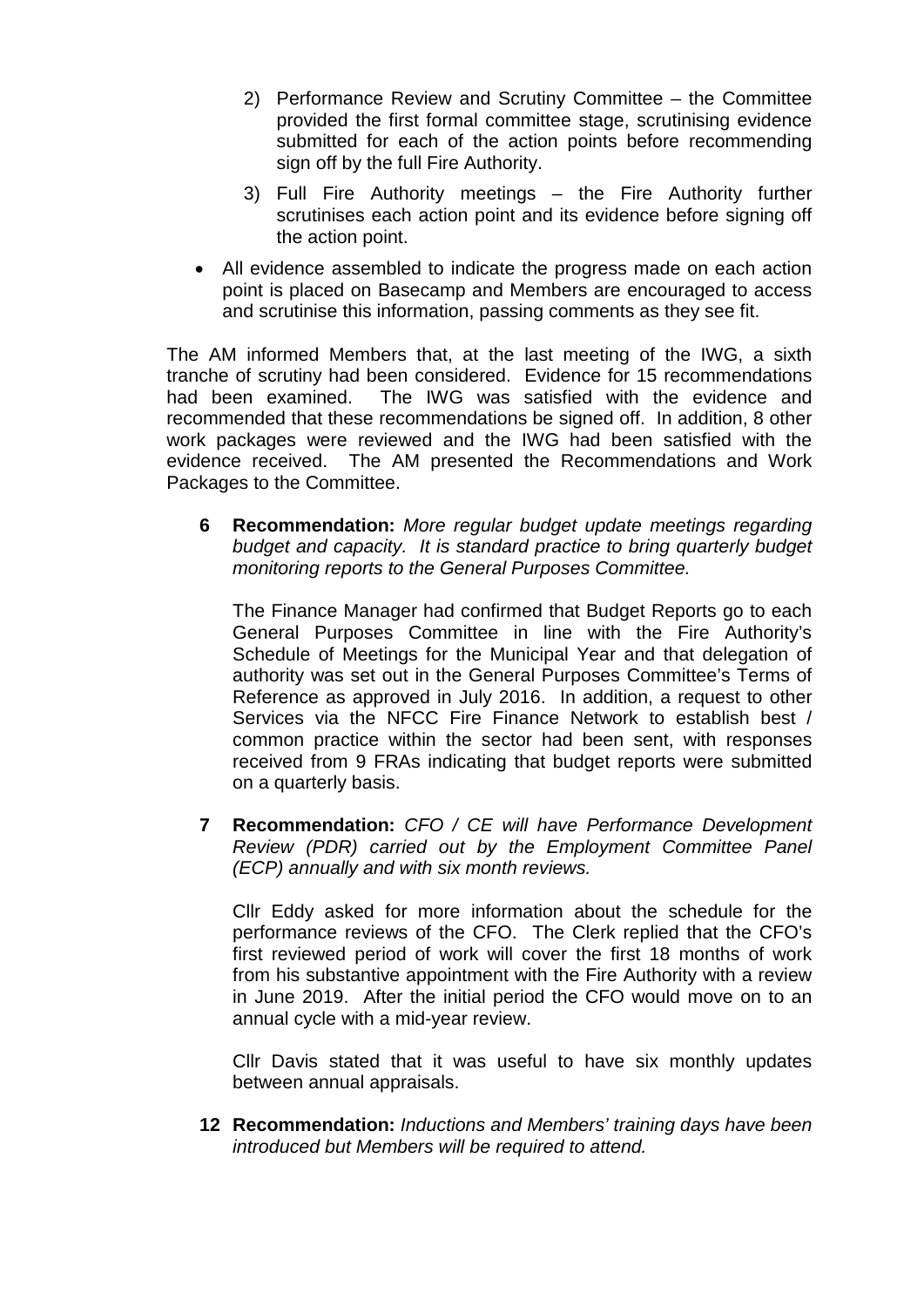**49 Recommendation:** *Liaise with the LGA to determine the most appropriate training required for a member of the Fire Authority and revisit our arrangements for Members' CPD in light of recommended best practice.*

Members' training packages had been developed for induction, development and ongoing Continuous Professional Development (CPD) to ensure that Members were well equipped to effectively undertake their role on the Fire Authority and / or its committees.

A Member Development Working Group (MDWG) had been established with representation from each political group. In collaboration with the LGA, a plan had been developed which included three Member development sessions delivered in partnership with the LGA on the Fire and Rescue Service Act 2004 and good governance; roles and responsibilities; and scrutiny. In addition, a number of training sessions were also delivered focusing on the fundamentals of Integrated Risk Management Plan "Refresh"; Technical Fire Safety; the Community Resilience Team, and Safe and Well visits.

In addition, the MDWG had produced a Members' Role and Responsibilities Job Description and a Members' Handbook 2018-19. The MDWG continued to meet every quarter with the next meeting planned to take place after the Peer Review in January 2019.

Cllr Eddy stated that he had recently completed the induction training and had found it to be very helpful and informative. He recommended the induction programme to other Members.

- **13 Recommendation:** *Improve the quality of reports submitted to Members*
- **27 Recommendation:** *Review the quality of reports that are proportional to the issues under consideration.*

Recommendations 13 and 27 had been combined at the start of the programme and work package 13(1) was previously scrutinised by the Committee on 10 May 2018 and 13(2) was previously scrutinised on 19 January 2018, both have been held in abeyance as per the scrutiny protocol.

Work package 13(3) was offered up: Review of the corporate guidelines for taking and approving minutes of the Fire Authority meetings to ensure a more comprehensive record of discussions leading to decisions made. The intention was to contribute to a more open and transparent culture. This work package completed recommendations 13 and 17.

Various discussions had taken place with regards to what constitutes adequate and appropriate minutes, over the last year. Subsequently the MDWG and submitted a report to the Fire Authority in December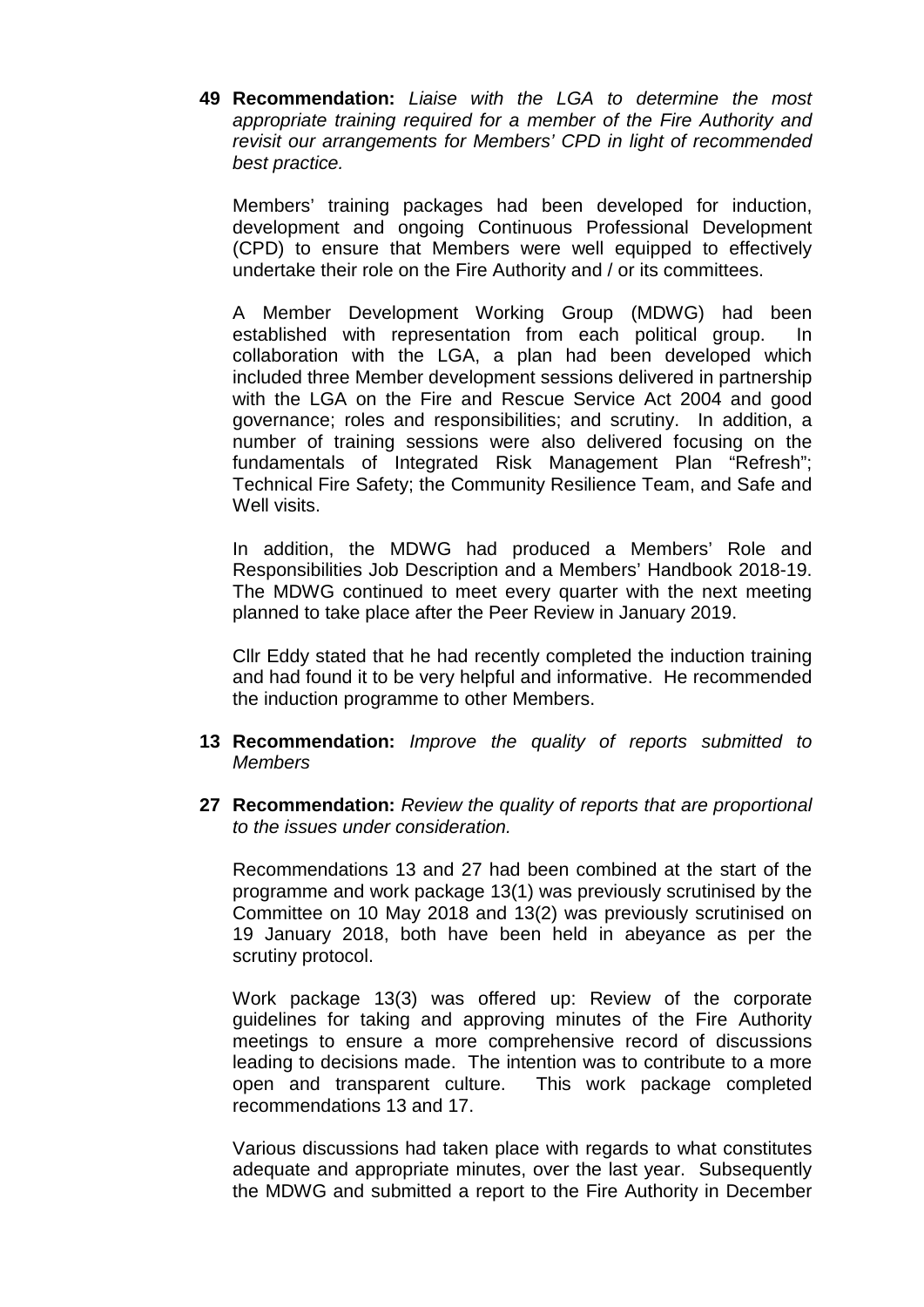2018 summarising their findings and proposing a set of Minute Taking Principles. These had been approved by the Fire Authority.

### **26/**

**30 Recommendation:** *The Corporate Plan is due for replacement and this creates an ideal opportunity to reset the mission, vision and strategic direction and priorities for the Authority. Whilst this is an Authority plan, a working group involving members and Officers will be formed to focus on this this and ensure capacity and budget can achieve aspirations and objectives.*

Recommendation 30 was a duplicate of Recommendation 26. There had originally been three work packages under Recommendation 26. However, two were scrutinised on 10 May 2018 were held in abeyance as per the scrutiny protocol and the third was subsequently deemed no longer applicable by the Project Executive. Therefore, this work package was offered up with no additional scrutiny required.

- **31 Recommendation:** *A review of the IRMP, response standards and other key strategies will all be subject to change as a result of a new direction and priorities. Cost v Benefit of service delivery will be a prime consideration. It is likely to impact on response standards, allocation of budget and impact on the organisational structure*
- **32 Recommendation:** *A thorough and comprehensive analysis of the IRMP and response standards will be completed. Outlining options and a risk assessment of varying standards, a corresponding review of staffing numbers, capability and infrastructure will be included. It is imperative this includes all impacts on public and firefighter safety.*

Recommendations 31 & 32 had been combined at the start of the programme and, due to the organisational significance of the topic area, work had included a number of Member/Stakeholder Corporate Planning Workshops.

Key areas of work had included:

- The procurement of an independent baseline report.
- The production of a comprehensive strategic assessment.
- The production of an enhanced base line report.
- The procurement of risk modelling software to provide evidence based analysis of risk to under pin decision making.
- The production of a draft, integrated, Service Plan currently out for consultation.
- **33 Recommendation:** *CAST standards will be reviewed as part of an overall view of best practice within the FRS nationally.*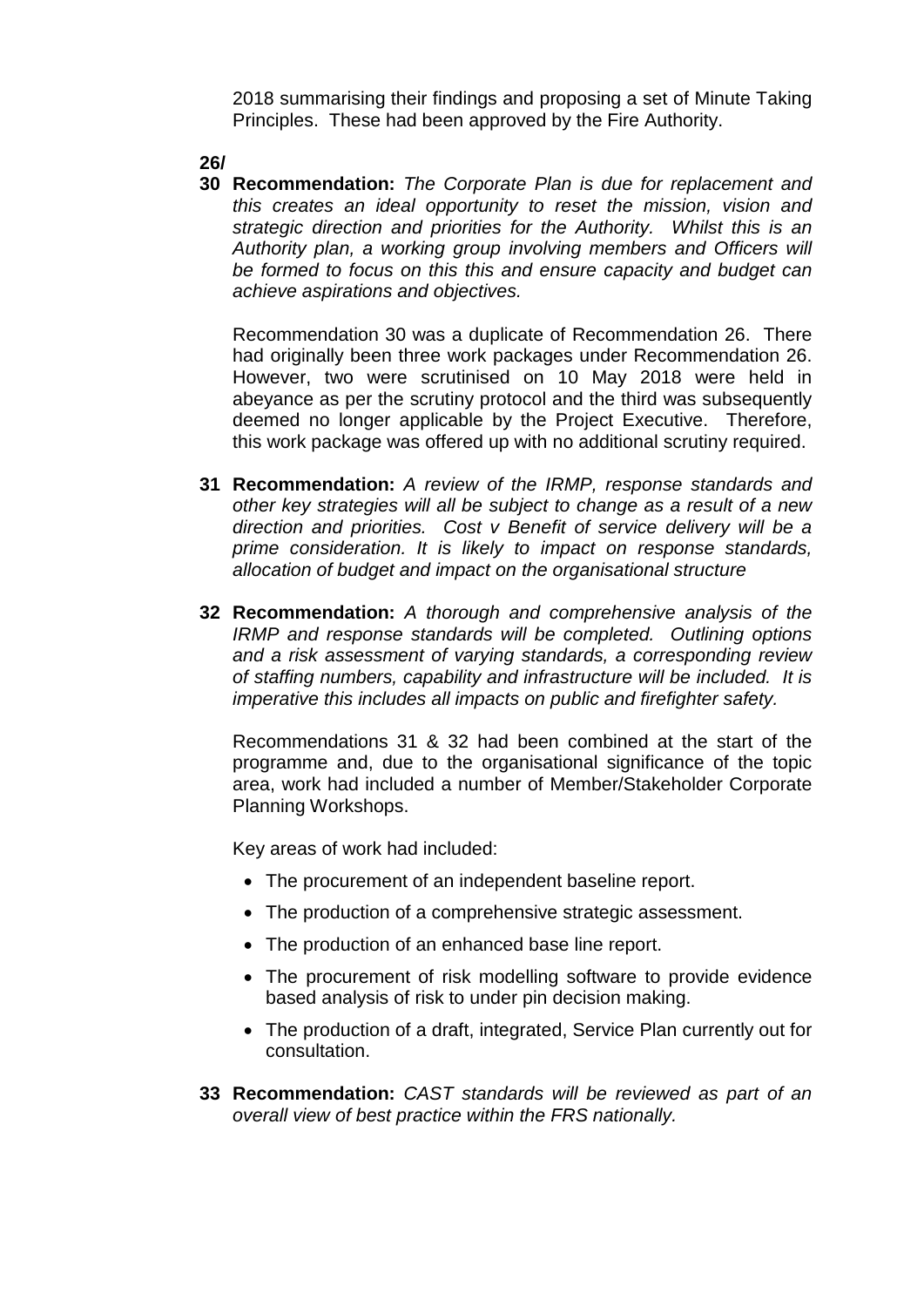Critical Attendance Standards (CAST) had been reviewed as part of the response standard review outlined in Recommendations 31/32. The 'weight of attack' remained in line with CAST.

**34 Recommendation:** *Peer support and assistance will be requested from the National Fire Chief's Council.*

This linked to Recommendation 33 and the assistance which had been sought from the National Fire Chiefs Council (NFCC) with respect to the adoption and use of Fire Brigades Union (FBU) CAST standards.

The Fire Authority had undertaken a national survey of FRA response standards in April 2018. The views of Members and senior officers at the corporate planning workshops had indicated a desire to maintain the 'weight of attack' aligned to the FBU's Critical Attendance Standards and therefore no further support had been sought from the NFCC.

**40 Recommendation:** *We will review our performance information to ensure it provides data that is both comprehensive and accessible in its presentation.*

Work package 40(2) was offered up to complete the recommendation (work package 40(1) had been previously scrutinised on 9 March 2018 and had been held in abeyance as per the scrutiny protocol).

Work package 40(2): Review the format of the Fire Authority's annual Performance Report that is designed to foster intelligent scrutiny and examination. For this work package a revised format for the Annual Report had been presented to PRSC on 12 October 2018 with positive comments received from Members.

- **41 Recommendation:** *We will seek best practice in the presentation of performance data from other FRSs to ensure Elected Members and senior officers have access to management information which can be effectively used to scrutinise, challenge and drive improvement.*
- **42 Recommendation:** *We will set up a working group with Elected Member and officer involvement. The Corporate Performance Manager will analyse wider FRS performance data and provide an options appraisal to the working group.*

Recommendations 41 & 42 had been combined at the start of the programme and work package 41(1) had been previously scrutinised on 10 May 2018 leaving one remaining work package i.e. 41(2). An options appraisal resulting from the research undertaken in Action 41(1) had been carried out and SLT had selected the best option.

As no further action had been required following scrutiny on 10 May 2018, these recommendations were now complete.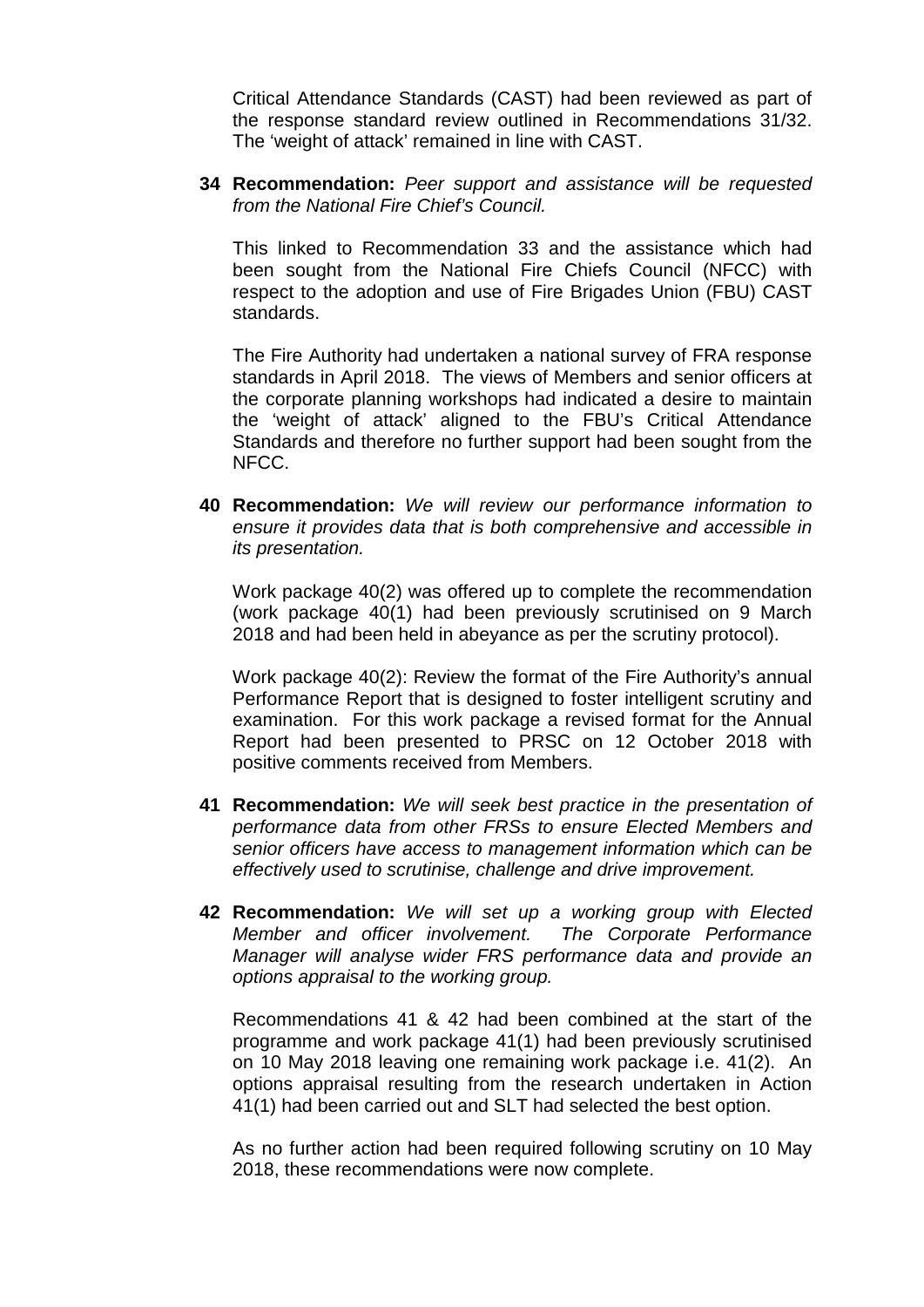**1(6) Action point / work package:** *Undertake a review of the IRMP as detailed in Recommendations 31 - 33.*

This work package was covered by the activity undertaken and evidence presented under Recommendations 31 and 32.

**3(2) Action point / working package:** *With the support of the NFCC, determine best practice in relation to effective content of the Fire Authority papers to support informed decision making by Elected Members. Update guidance for authors and provide any training as required.*

Guidance on writing reports by key personnel had been developed and supported by a half-day in-house training session.

Training had been completed for the current year, with two sessions delivered on 04/06/18 and 10/07/18 to middle managers and above who may be engaged in report writing. Feedback had been received from participants which would aid the development of future sessions. These would be developed as business as usual.

**10(4) Action point / work package:** *Undertake a review of the ways of working of SMB.*

Terms of reference for the revised SLB had been included in a new Service Leadership Charter.

**10(5) Action point / work package:** *Undertake a review of the ways of working of SMT.*

Terms of reference for the revised Service Leadership Team have been included in a new Service Leadership Charter.

**10(6) Action point / work package:** *Review the corporate guidelines for taking and approving minutes of SMB and SMT meetings to ensure a more comprehensive record of discussions leading to decisions made and minutes are readily accessible. This will in turn contribute to a more open and transparent culture.*

Members had approved a new set of minute taking principles at their meeting on 20 December 2018. Minute taking principles had also been produced for both SLB and SLT.

**55(1) Action point / work package:** *Revise our re-employment policy to ensure that it is compliant with the 2018 edition of the Fire and Rescue National Framework for England (when published) and include the specific points included in the Home Office's consultation document.*

The revised Pay Policy Statement 2018/19 had been approved at the Fire Authority meeting held on 25 September 2018 and now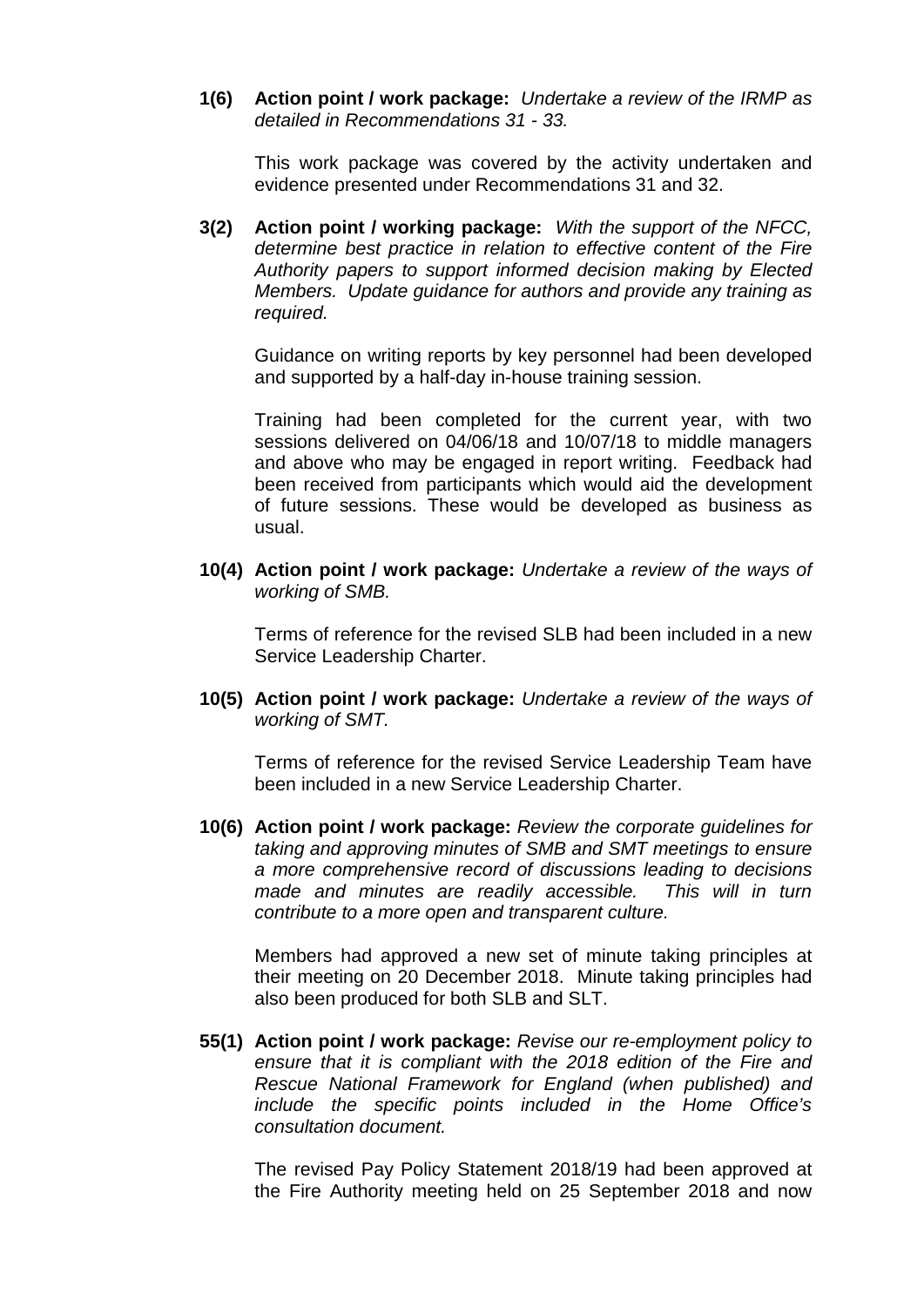explicitly covered all of the relevant points within sections 6.7 – 6.11 of the 2018 National Framework (points 1-5 above).

The opening of any principal fire officer post to national competition was tabled to the Employment Committee on 8 November 2018 and would be included within the new constitution. However, the principle had already been put in practice for the appointment of the substantive CFO/CE in 2018.

**60(2) Action point / work package:** *Review our current procurement arrangements and availability of specialist procurement and contract management expertise. This review will also take into account the outcomes form Recommendation 59 with regard to opportunities for local suppliers' participation.*

The Business Case - Restructure of Supplies and Services Department had reviewed the then current position of procurement arrangements (December 2017), and identified areas for improvement and provided options for change.

This led to the recruitment and appointment of a new Procurement & Supplies Manager to resolve lack of expertise incurred due to vacancy.

Cllr Shelford said that he was very happy to support the sign-off of this recommendation. He was however disappointed that the Procurement and Supplies Manager had recently resigned. The ACFO (SD) reported that a replacement PSM had been appointed and would commence work with the Fire Authority in May 2019.

**60(7) Action point / work package:** *Identify the professional standards required for fleet, procurement and asset management staff, and where appropriate, skills and knowledge.*

The Nova Way Technical Training Needs Assessment has been reviewed. It now outlined the training requirements and standards required for Fleet and Technical Services staff.

In addition, three learning and development specifications had been created for Procurement and Supplies staff:

- Member of Chartered Institute of Purchasing & Supply qualification to ensure appropriate professional qualification within the Team.
- Information Technology Infrastructure Library Foundation knowledge and expertise to correctly manage the IT Helpdesk & Support contract, a key strategic contract.
- Commissioners develop consistent tendering and contract management skills and the sharing of best practice in support of the adoption of a 'self-service' model for lower value contracts.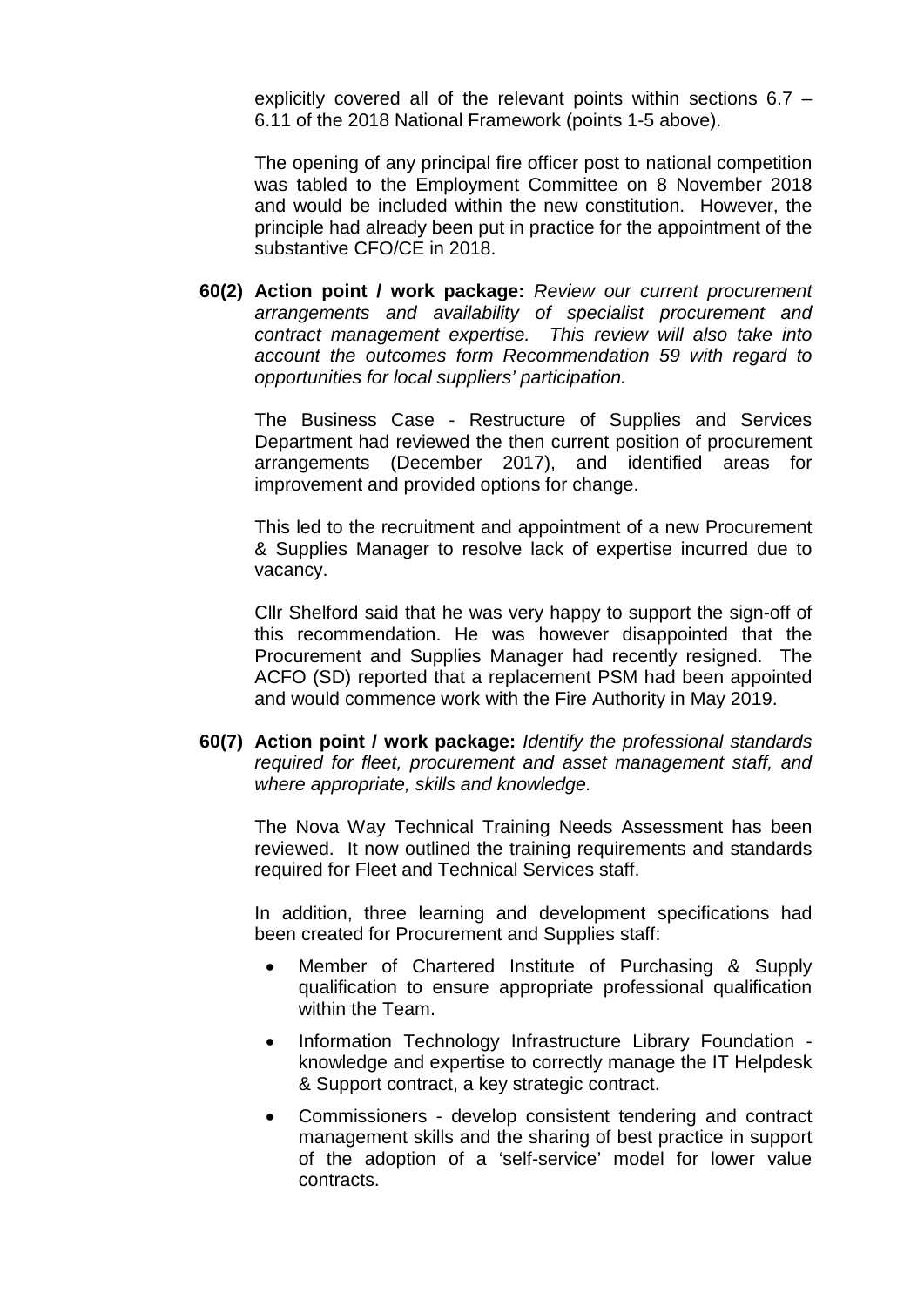With regards to providing necessary training as per the work package description, there is an acknowledgement that this will be an ongoing process for current staff and for those that join the service.

The Chair thanked staff for their fantastic work on the Improvement Programme.

**RESOLVED** to recommend that the Fire Authority approves the recommendations and work packages presented to the Committee.

#### **29. ANNUAL HEALTH AND SAFETY PERFORMANCE REPORT 2017/18**

The Health and Safety Manager presented the report to the Committee. He identified the following key trends:

- 1) Work-related injuries continue to decline, with the lowest number recorded during the last seven years.
- 2) The leading cause of injury continued to be manual handling, which contributed 24% of the overall numbers. Refresher training was being rolled out to reduce the risk of future manual handling incidents.
- 3) Days lost to work-related injury had declined significantly with a reduction of 41%.
- 4) Instances of work-related illness had stayed the same as 2016/17, with mental health issues presenting the leading cause of illness.
- 5) Days lost to work-related ill-health remained notably high, most are connected to four long-term sickness cases. The cost of a day's sickness to the Fire Authority was £148, the total cost of sickness was therefore £258,408, a significant cost. Members were informed that a working group was analysing this problem and further support and interventions were planned, including the appointment of a Health and Wellbeing Advisor, which was currently being advertised. This person would offer support to staff, working alongside the Fitness Advisor. It was intended that the Fire Authority would be more proactive in tackling this issue. In response to a question from Cllr Eddy, it was confirmed that some staff on long-term sick leave had returned to work.
- 6) Breathing Apparatus Emergencies have again reduced and were the lowest they have been for 11 years.
- 7) Vehicle incidents had reduced for the previously year by 11% and the majority continued to be minor incidents in which contact had been made with fixed or stationary objects.
- 8) Security Breaches / Thefts were down to 14 for the year.
- 9) Performance against competency targets for the BA Requalifier compartment Fire Behaviour Training, Tactical Ventilation, Emergency Response Driving and Work at Height had proved difficult in 2017/18. Therefore improvement measures would be put in place for 2018/19.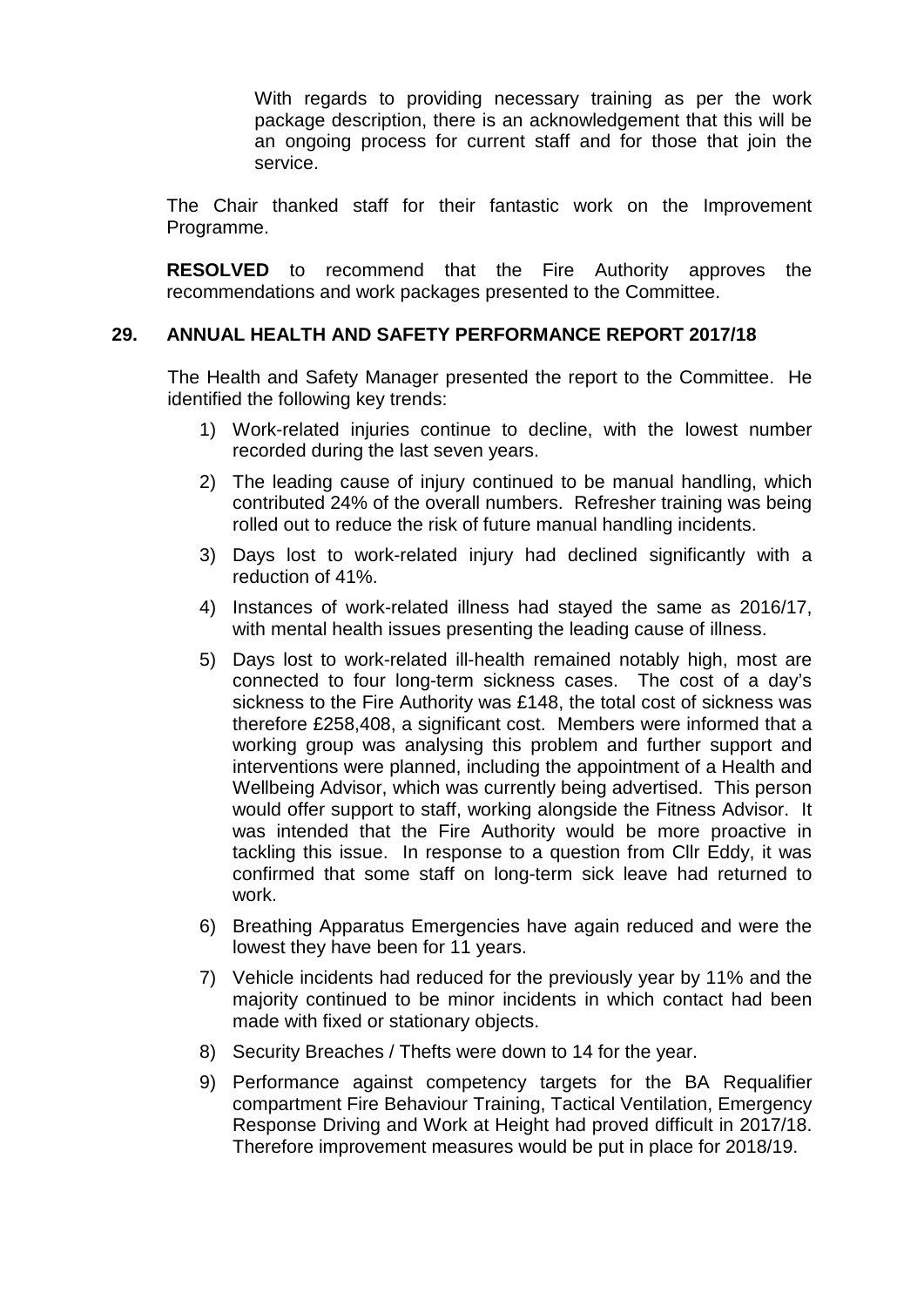Cllr Shelford asked for further information about work-related injuries and the actions that would be taken to support affected staff back into work.

The ACFO (SDS) informed Members that after 90 days someone on sickness absence would be regarded as on long term sick leave and their case reviewed regularly. Measures taken included the use of Reasonable Adjustment Panels to expedite return to work. The ACFO (SDS) stated that different health conditions inevitably produced different rates of recovery. It was frustrating for staff if they were not able to return to operational duties. A process took place in which alternative vacancies which may be suitable for the individual were considered and if appropriate alternative offers of employment could be made. It was then up to the individual to decide if they wished to accept the alternative offer of employment. Options could include operational or non-operational roles. If no suitable alternative could be agreed then ultimately ill-health retirement would be recommended. Then a period of around three months, during which medical assessments took place, would follow. The Fire Authority had no influence on the timeframes of the medical assessments.

Cllr Shelford said that although this information was interesting it was not what he was seeking. He wanted to know if the way in which the figures were broken down helped the Fire Authority prevent incidents of future sickness absence. He felt that some categories were not likely to be useful to the Fire Authority, whereas it would be useful to know, for example, if people were absent from work due to bullying and harassment issues.

The ACFO (SD) responded that for each long term sickness case, an investigating officer would be appointed and would identify the root cause of the problem. This could include reasons such as bullying and harassment or disciplinary action. It was stated that the ACFO (SDS) was the Director with responsibility for this area.

The Health and Safety Manager added that bullying had been added as a further drop down option on the OHSENS reporting system.

The ACFO (SDS) suggested that Members may wish to see a demonstration of the OHSENS system at the next Committee meeting. This was agreed.

The Chair asked for more information about violence directed at Fire Authority staff. The Health and Safety Manager confirmed that violence had included the throwing of bricks and fireworks, and also verbal abuse. The Chair stated that he felt that swearing at firefighters (whilst regrettable) was not violence, he would be more concerned if firefighters were being beaten up but stated that did not seem to be mainly the case. The ACFO (SD) said that the Civil Disturbance Policy was activated on the rare occasions when there was unacceptable behaviour. In these cases, as appropriate, staff would be buddied up, two appliances sent and reports made to the police.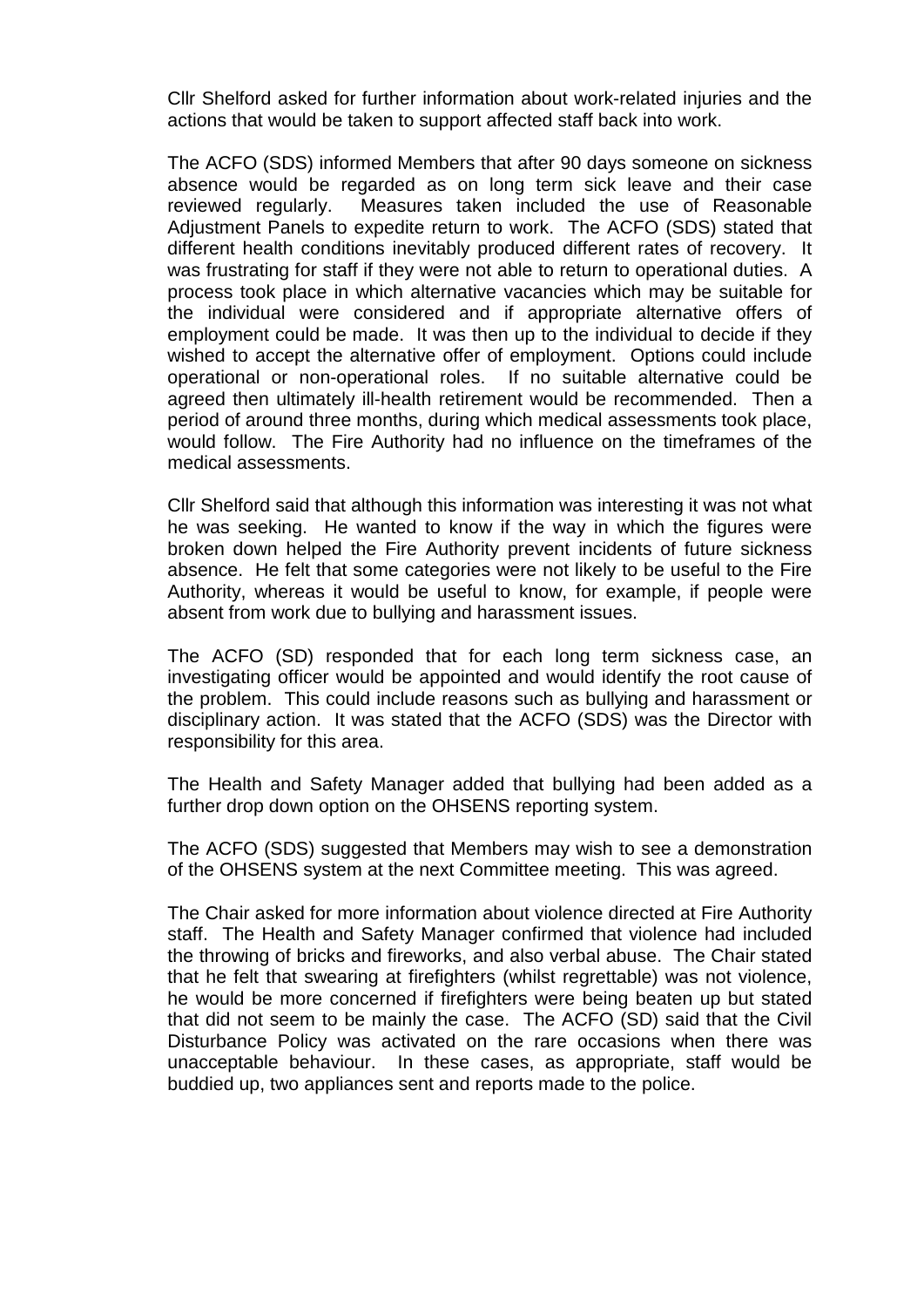### **30. CADCORP DEMONSTRATION**

### **During the presentation Cllr Shelford left the meeting making it inquorate.**

The Group Manager (Integrated Risk Management Programme Internal Improvement Team) (GM) gave a presentation to the Committee about Cadcorp, making the following key points:

- The IRMP team had been formed in May 2018 to review previous IRMP and produce a new Service Plan.
- The procurement of a risk-modelling system had required a full OJEU procurement process. Four companies had bid to supply a system to the Fire Authority and Cadcorp had been selected. The contract would last for 10 years, but could be renewed on an annual basis to give flexibility to the Fire Authority. The funding of the system would be through draw down from Reserves.
- The risk modelling system would enable the Fire Authority to identify foreseeable risks, gather information, allocate owners of risks and contribute to meeting the Fire Authority's duty to produce an integrated risk management plan that identifies and assesses all foreseeable fire and rescue related risks that could affect the community.
- A risk register had already been built in house to ensure that the Fire Authority managed a large number of risks and organised the significant amounts of information attached to each risk. This had been a successful project using skills within the Fire Authority, and would be easy to change if necessary because it was an in-house development.

Members were shown the Risk Register. The Group Manager demonstrated that each risk had a description, overview, and graph. Also that each risk contained further information such as identification of the inherent risk, current risk and mitigation levels, and planned mitigation.

The Map Modeller was introduced to Members, and it was explained that the Geographic Information Systems (GIS) software enabled three types of analysis:

### **1) Spatial Analysis**

It was stated that geographic layers can be added to the map modeller, also that hot spots can be plotted either as graphs or through maps. The ability to plot various overlays and incidents enables deeper analysis of risks and greater understanding. It was stated that response times can be mapped.

It was stated that it was important that good quality information was put into the risk modelling system to ensure that good quality information emerged from it. Care had been taken in this regard, for example, road speed was now estimated within 2 seconds of real life road speeds in the Avon area. The organisation had been liaising with other FRAs who had more experience in using the risk modelling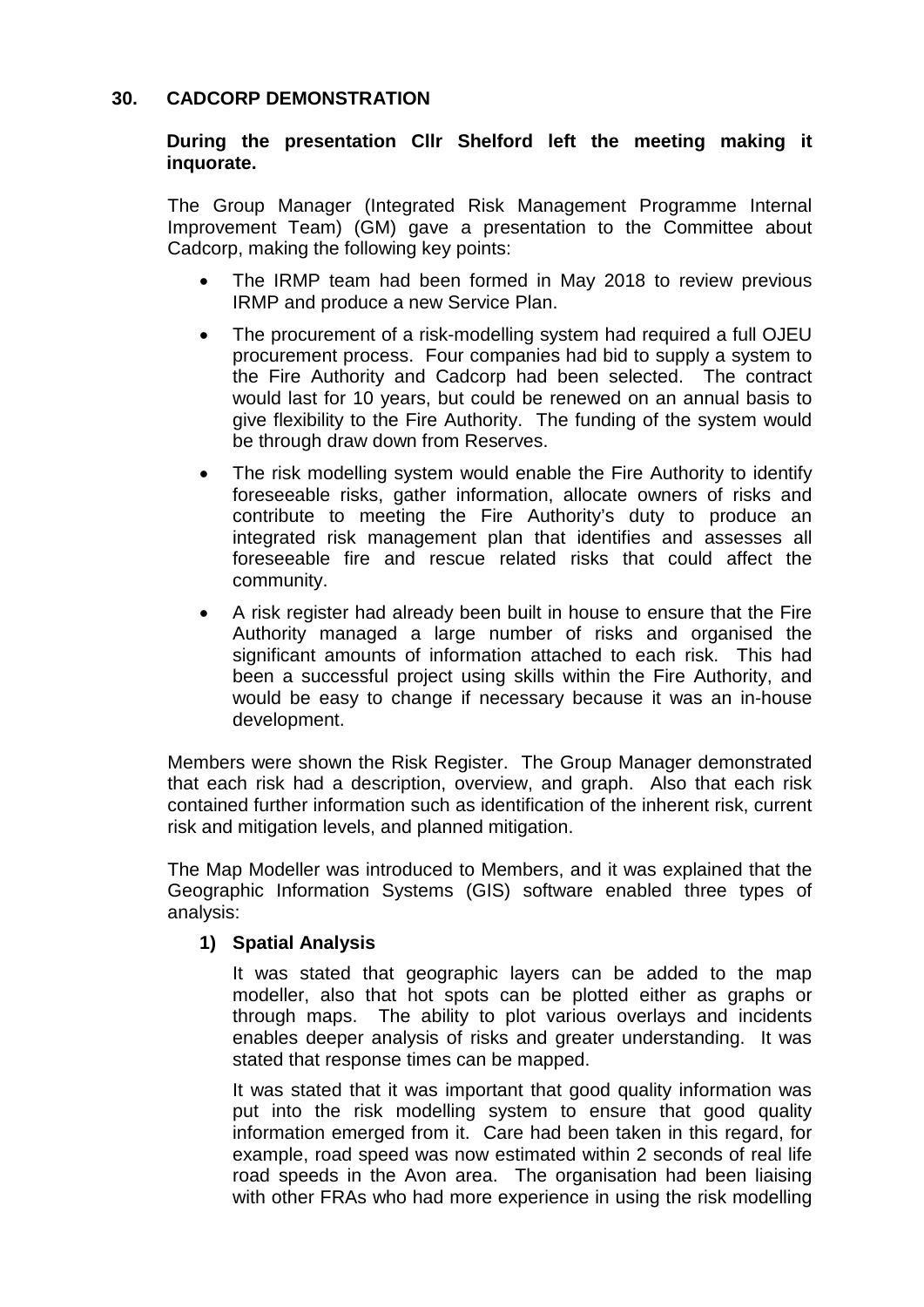system (e.g. Oxfordshire and Royal Berkshire) to gain advice and further information.

#### **2) Risk Modelling**

It was explained that Risk Modelling allowed the organisation to aggregate several elements, in mapping layers, to create single information layers.

It was understood that building up a strong risk modelling tool took time and required the use of many data sets. For example work had already begun to work with various existing data sets such as addressable property types, historic incidents, heritage buildings, and high-rise buildings. Further data sets providing information about flooding, environment, and terror targets would be incorporated, along with police and ambulance data.

### **3) Workload Modelling**

This was a simulation tool which would assist the organisation in planning and deployment. This would help the organisation make front line changes by exploring the impact of changing the location of fire stations, the numbers and types of appliances, crewing arrangements and shift patterns.

Cllr Eddy said that he had found the presentation useful and asked if the Fire Authority would be using the system to contribute its views on proposed new housing developments to LAs. The GM said that Cadcorp would potentially be useful for this as it would help to identify patterns. The ACFO (SD) commented that the level of detail available in the system was expected to be very helpful for prevention of risk. He stated that, for example, hot spot areas identified could be walked regularly to eliminate and reduce risks on the ground. Cllr Goggin said that he could see this would be useful to prevent and reduce grass fires in the summer.

The GM stated that the use of the system was very much in the early stages for the whole team. However, the system was user friendly and the team was getting to grips with it quickly.

Cllr Goggin asked if the Fire Authority had been working with other FRAs. The GM replied that the organisation was making the most of the experience of other FRAs through the Cadcorp User Group to share best practice. However, the organisation had to build the system to suit its own needs.

The Chair said that the presentation had been very useful, and that he now realised that this would be a good planning tool for the Fire Authority.

The GM stated that there was recent frontline firefighting experience within the team working with Cadcorp. He added that this was very useful, and gave credibility when introducing the system to the rest of the organisation.